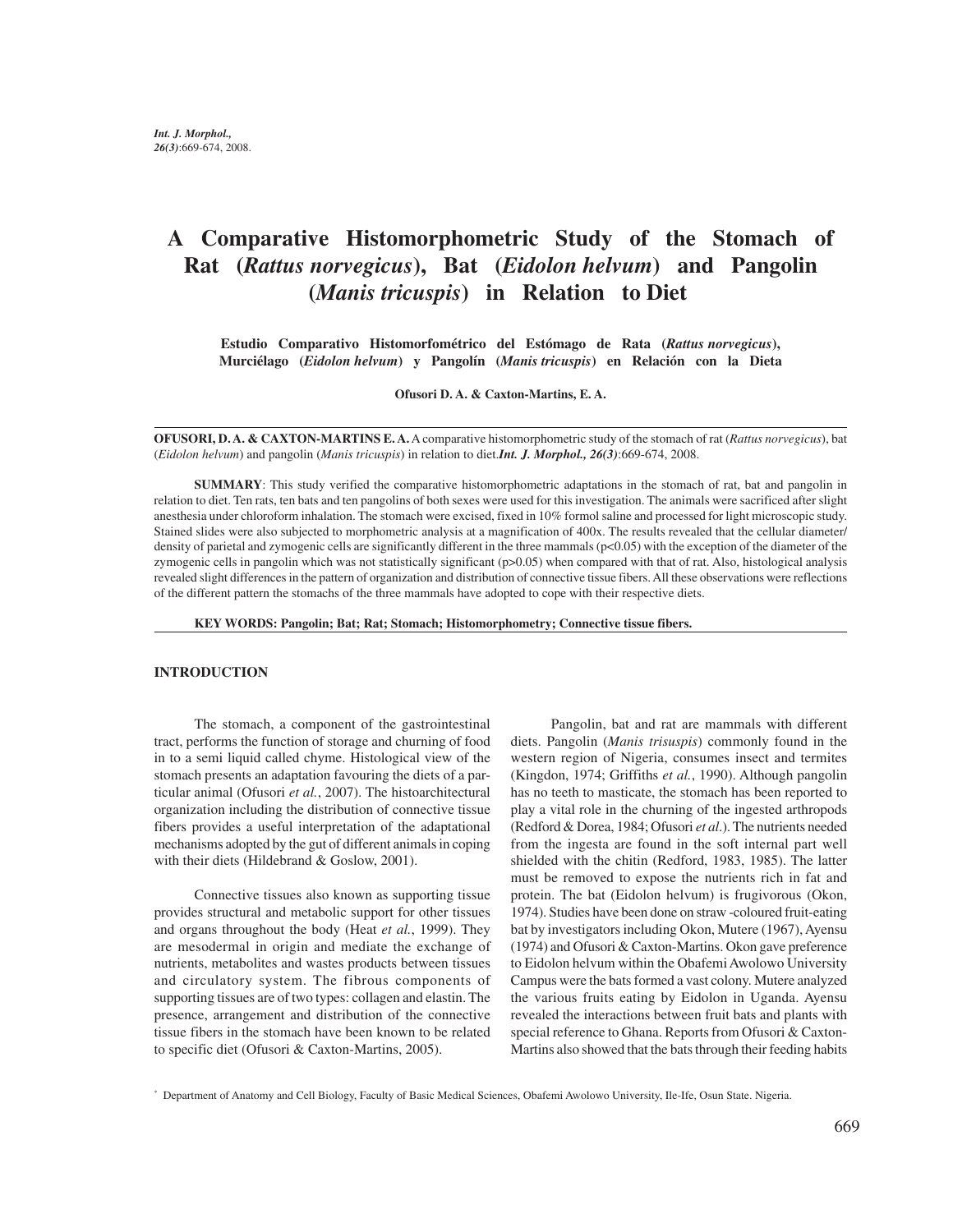bring about pollination. Rouk & Glass (1970) in their work on the blood sucker bats, revealed the gastric morphology of Desmodus in relation to diet. Rats (Rattus norvegicus) are omnivores. It always finds something to eat but the most important is to know what is edible and what is poisonous (Caroline & Gross, 2003). Rats can also choose nutrients, preferring low carbohydrate diets (Ofusori & Caxton-Martins).

The cellular component of the stomach consisted of a mixed population of cells of three main types: mucussecreting cells, acid secreting cells (parietal cells) and pepsinsecreting cells (zymogenic cells) (Heath *et al*.). The secretory activities of these cells is controlled by the autonomic nervous system and the hormone gastrin secreted by endocrine cells mainly located in the pyloric region.

This investigation aims at comparatively examining the adaptational mechanism the stomachs of the three mammals have adopted to cope with their respective diets using histomorphometric method.

# **MATERIAL AND METHOD**

**Care of the animals.** Ten rat, ten bats and ten pangolins of both sexes were used for this investigation. The pangolins were procured 24 h prior to sacrifice from Asejire, a local village in the North West of Osun state, Nigeria. The bats were curled down from their roosting colony on the Obafemi Awolowo University Campus following ethical clearance and maintained in the Animal Holdings of the Department of Anatomy and Cell Biology, Obafemi Awolowo University, Ile-Ife, Nigeria. They were fed with ripe bananas and water liberally. Rats were obtained and maintained in the Animal Holdings of the same Department. The animals were carefully assessed and confirmed to be in normal state of health. The handling and care of the animals conform to the animal right committee of the Obafemi Awolowo University campus, Ile-Ife, Nigeria.

**Surgical procedure.** The animals were anesthetized under chloroform inhalation and the stomach harvested following midline-abdominal incision. The tissues were perfuse with physiological saline and blotted dry on a filter paper.

**Histological analysis.** Tissues were fixed in 10% formol saline for 48h and processed routinely for paraffin embedding. Serial sections were obtained at 5µm thickness from a rotary microtome and subjected to the following staining procedures: heamatoxylin and eosin (H&E), Van Gieson and Verhoeff's heamatoxylin elastic tissue stain.

**Morphometric assessment.** The diameters and densities of parietal and zymogenic cells were measured from slides stained with H&E. The diameters of the cells were measured using the method of W.H.O (1991) in which an occulometer was inserted into the microscope and focused through stained slides. The cellular density was analyzed adopting the method of W.H.O in which a grid was inserted into the eye piece of the microscope and focused through stained sections of tissues. All the cells were enumerated and corrections were made for cells bisected by the edges or borders of the grid. The cell population was estimated at number of cells/mm<sup>2</sup> of tissue. The counting was done at a magnification of x400. Sala *et al.*, (1981) mathematical correction was used to correct for the actual number of cells counted.

**Statistical analysis.** Data were expressed as mean ± SEM and analyzed by student's t-test using statistical software STATISTICA VERSION 5. Differences below the 0.05 (P<0.05) were considered significant.

# **RESULTS**

**Morphometric analysis.** The parietal cells of the rat are the largest (6.3  $\pm$  0.62; p<0.05) and less numerous (5.3  $\pm$  0.31 cells/mm2 ) as compared with the other two mammals (bat and pangolin) (Tables I and II). The morphology of the parietal cells revealed an extensive eosinophilic cytoplasm and centrally located nucleus. The diameter of the zymogenic cells were also observed to be largest in rat  $(1.6 \pm 0.26)$  as compared with  $1.5 \pm 0.20$  and  $0.8 \pm 0.06$  in pangolin and bat respectively (Table I). The density was however higher in pangolin (14.3  $\pm$  0.62 cells/mm<sup>2</sup>) as against 7.7  $\pm$  0.24 and 5.6  $\pm$  0.23 recorded in bat and rat respectively (Table II). The zymogenic cells were characterized by their basally located nuclei and strongly basophilic granular cytoplasm which reflects their large content of rough endoplasmic reticulum.

**Histological analysis.** The histological investigation of the stomach in the three mammals revealed basic pattern with slight differences in the organization. The stomach of the pangolin and rat are characterized with numerous gastric pits with the zymogenic cells located towards the base of the gland, the parietal cells along the length and the mucussecreting cell at the luminal surface (Fig  $1a \& b$ ). The stomach of the bat was however different. The mucosa was observed to be organized into two distinct layers. The luminar layer (PA) being dominated by the parietal cells and few mucussecreting cells and the basal layer (ZY) consisting of zymogenic cells (Fig. 1b). The distribution of collagen fibers as evident by the high staining intensity of Van Gieson's stain (pinkish/red), revealed intense staining of collagen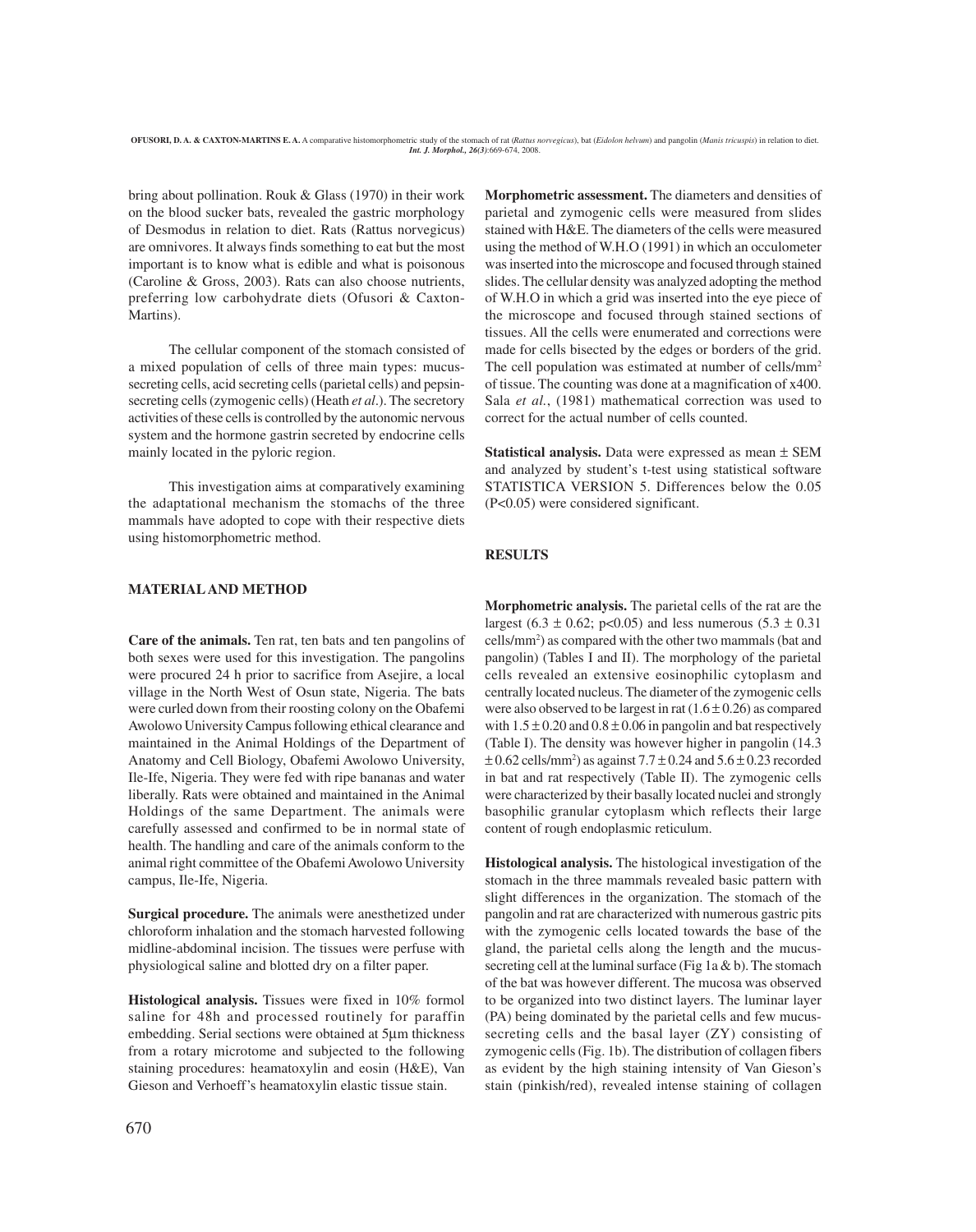**OFUSORI, D. A. & CAXTON-MARTINS E. A.** A comparative histomorphometric study of the stomach of rat (*Rattus norvegicus*), bat (*Eidolon helvum*) and pangolin (*Manis tricuspis*) in relation to diet. *Int. J. Morphol., 26(3)*:669-674, 2008.



Fig. 1. Photomicrograph of the Stomach of (a) pangolin. Note the gastric pit (P), muscularis mucosa (M) and the numerous gastric gland (G) which is absent in c. (b) bat. Note the two layers of parietal (PA) and zymogenic (ZY) cells which is absent in a and c. (c) rat. H & E (x 40)

Table I. Cellular diameter of the parietal and zymogenic cells in the stomach of pangolin, bat and rat. (Mean  $\pm$  SEM).

| Cell s          | Pangolin       | <b>Bat</b>      | Rat                 |
|-----------------|----------------|-----------------|---------------------|
| Parietal cells  | $1.6 \pm 0.11$ | $0.8 \pm 0.14*$ | $6.3 \pm 0.62$ * ** |
| Zymogenic cells | $1.5 \pm 0.20$ | $0.8 \pm 0.06*$ | $1.6 \pm 0.26$ **   |

Fig. 2. Photomicrograph of the stomach of (a) pangolin. Note the high staining intensity of collagen fibers in the submucosa (SM) and along the lengths of the gastric gland (arrow). (b) bat. Arrow (indicating sparsely distributed collagen fibers in the submucosa (SM)). (c) rat. Arrow (indicating the distribution of collagen fibers in the submucosa (SM)) and amidst the muscularis externa (ME). Also note the similarity in the distribution of collagen fibers in comparison with b. Van Gieson  $(x 40)$  L= Lumen

Measured in microns; n=3 (Mag X400). \*P<0.05significantly different vs. pangolin; \*\*P<0.05 significantly different bat vs. rat.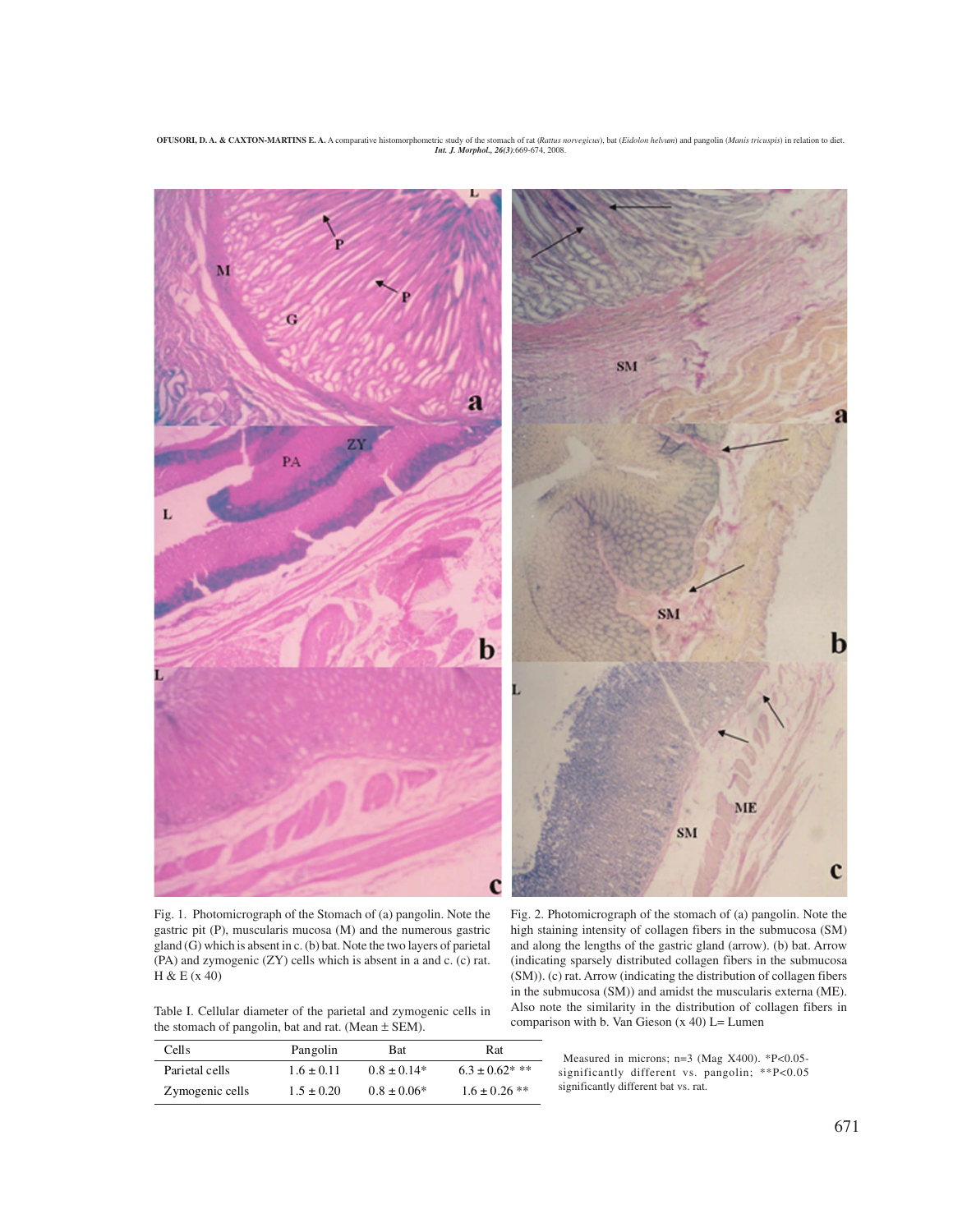**OFUSORI, D. A. & CAXTON-MARTINS E. A.** A comparative histomorphometric study of the stomach of rat (*Rattus norvegicus*), bat (*Eidolon helvum*) and pangolin (*Manis tricuspis*) in relation to diet. *Int. J. Morphol., 26(3)*:669-674, 2008.



Fig. 3. Photomicrograph of the stomach of (a) pangolin. Note the increased distribution of elastic fibers along the lengths of the gastric gland (white arrow), in submucosa (SM) and muscularis externa (ME) as compared with b and c. Also, note the blood vessel (BV). (b) bat. Note the distribution of elastic fibers in the muscularis externa (ME) almost similar to that in c. (c) rat. Note the absence of elastic fibers in the sub mucosa (SM) just as in b. Verhoeff's (x 40).

fibers in the submucosa of pangolin's stomach in contrast to the other two mammals with less staining intensity (Fig. 2a-c). The Verhoeff's stain captured the elastic fibers in the muscularis externa of the three mammals. The staining intensity of the elastic fibers (Black deposit) was again noticed to be stronger in the muscularis externa of pangolin vis-à-vis the rat and bat.

### **DISCUSSION**

The cellular diameters of the parietal cells were  $1.6 \pm 0.11$ ,  $0.8 \pm 0.14$  and  $6.3 \pm 0.62$  respectively in pangolin, bat and rat. It presented a significant difference (p<0.05) when compared in the three mammals as shown in Table I. The same observation was evident in the zymogenic cells except for the cellular diameters in pangolin  $(1.5 \pm 0.20 \mu m)$  which was not significantly different (p>0.05) when compared with that of rat (1.6  $\pm$ 0.26µm) (Table I). These observations revealed that the stomach in the three mammals function at different cellular level. The significant differences observed in cellular density are indication of the disparity in the concentration of gastric juices in the three mammals. This may however be related to the different diets. Previous studies revealed that the pangolin consumes insect and termites whose internal parts are rich in protein and fat (Redford & Dorea). This explains the reason for the high zymogenic cell density observed in the stomach of pangolin. The rough endoplasmic reticulum in the cytoplasm of the zymogenic cells (Heath *et al*.) helps in secretion of pepsin which is an important digestive

Table II. Cellular density of the parietal and zymogenic cells in the stomach of pangolin, bat and rat. (Mean  $\pm$  SEM) (Cells/mm<sup>2</sup>).

| Cells           | Pangolin         | <b>Bat</b>      | <b>Rat</b>          |
|-----------------|------------------|-----------------|---------------------|
| Parietal cells  | $8.7 \pm 0.85$   | $6.3 \pm 0.24*$ | $5.3 \pm 0.31$ * ** |
| Zymogenic cells | $14.30 \pm 0.62$ | $7.7 \pm 0.24*$ | $5.6 \pm 0.23$ * ** |

Measured in microns; n=3 (Mag X400). \*P<0.05- significantly different vs. pangolin; \*\*P<0.05 significantly different bat vs. rat.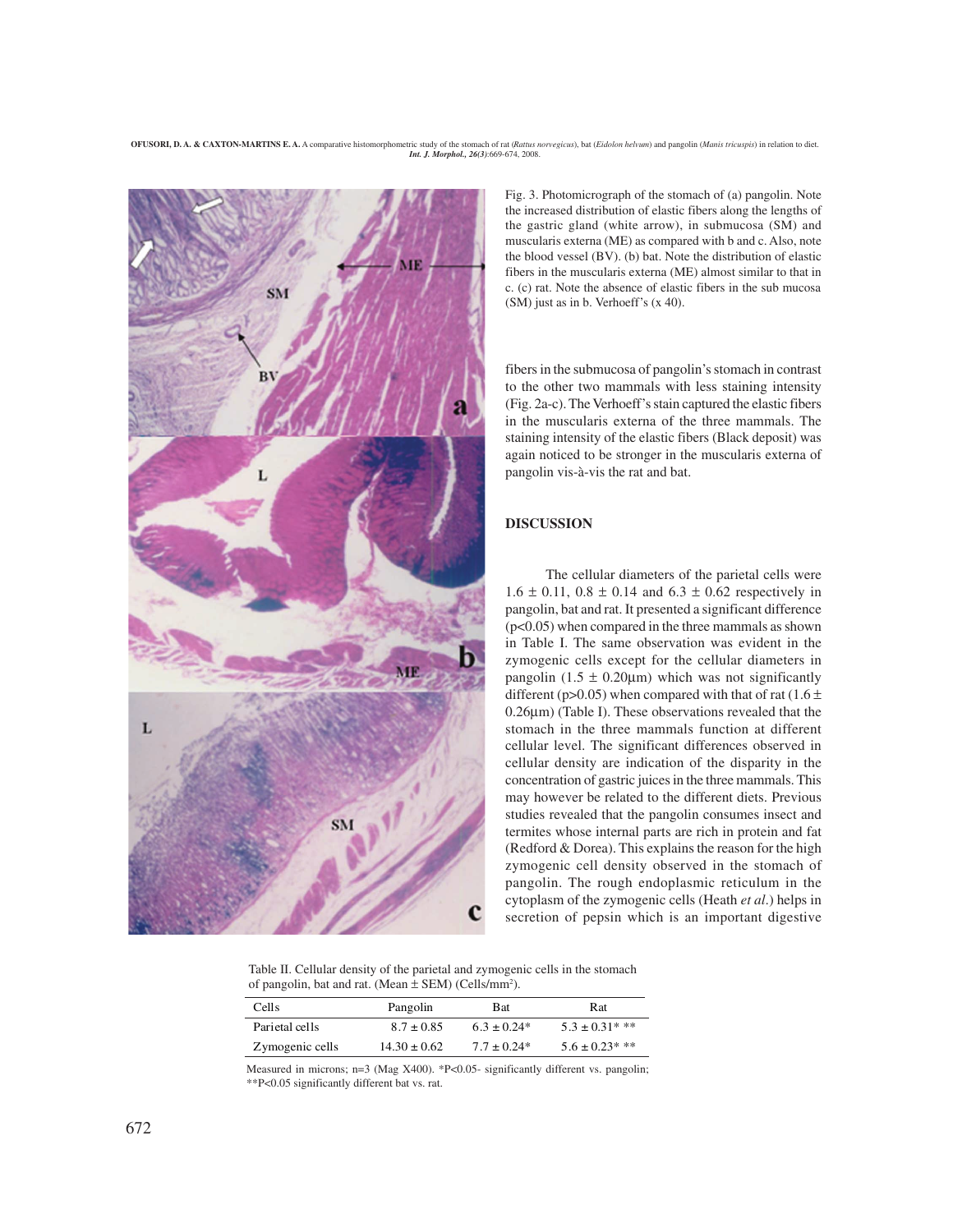enzyme for protein which constitutes the bulk of pangolins diet. Pepsin hydrolyses protein into polypeptide fragments. Although the density of acid-secreting parietal cells were significantly different ( $p<0.05$ ) in the three mammals (Table II), there role may not be too different from maintaining a low pH needed for the digestive enzymes to function. The high daily dietary intake of pangolin (150-200g) elucidated the reason why its parietal cellular density was higher. This is an adaptation to successfully cope with the large proportion of the ingesta. Normally, the secretions from both the zymogenic and parietal cells constitute the watery gastric juice (Heath *et al*.); the presence in the three mammals however, made it synonymous to what is obtainable in other mammals including man.

The slight differences observed in the structural organization of the stomach (Fig. 1), underlines their different functional implications. Thus, buttressing the conclusion of Hildebrand & Goslow that, sections of the mammalian gut are usually specialized to suit the diet of a particular species. Ofusori *et al.*, in their work on the stomach of pangolin, found out that the corpus is physically and chemically more active than the other parts. Despite the slight differences in the stomach of the three mammals, it was noted in Fig. 1 that there were similarities between the stomach of pangolin and rat in contrast to bat. For instance, there was a clear demarcation of the gastric glands (in the pangolin an rat) with numerous gastric pits in contrast to that of bat which had the mucosa organized into two distinct layers (Fig. 1b). Also, the zymogenic cells were observed to be well arranged at the base of the gastric gland. The similarities in the stomach of pangolin and rat may be due to their high proteinous diet (Redford & Dorea; Caroline & Gross).

The Van Gieson's staining method confirmed the presence of collagen fibers in the submucosa of the three mammals (Fig. 2). The staining intensity and density of the fibers were more in pangolin vis-à-vis the bat and rat. This

observation is an adaptational means of coping with the high tensile strength brought about by the pronounced mechanical activities of the pangolin's stomach. This compensate for the lack of teeth in pangolin. The rat and bat for instance have teeth which break down the ingesta into fine particles before swallowing. This reduces the mechanical activities of the stomach; hence, the reason for the scanty collagen fibers observed (Fig. 2). The distribution of elastic fibers as evident by the staining intensity (black deposit) of Verhoeff's haematoxylin stain reflects an increased concentration of elastic fibers in the muscularis externa of pangolin stomach in contrast to that of bat and rat which was moderately stained (Fig. 3). This observation underlines their functional implications. The high mechanical activity which characterized the stomach of pangolin is made possible by the stretching and recoiling property of the muscularis externa. This action of the muscularis externa is brought about by these elastic fibers. The elastic fibers in the stomach of pangolin also play a vital role in the distention of the stomach when swimming (Ofusori *et al.*). The less mechanical activities required by the stomach of bat and rat (due to the presence of teeth) explained the reason for the moderate concentration of the elastic fibers in their muscularis externa in contrast to that of pangolin.

In conclusion, there are structural and cellular adaptations in the stomach of the three mammals (pangolin, bat and rat) in relation to their respective diet as evident in the histoarchitectutal organization.

### ACKNOWLEDGMENTS

The authors are very grateful for the technical assistance of Kola Oyewole, Oluwaseun Timothy and E. Gbela of the Obafemi Awolowo University, Ile-Ife, Osun state, Nigeria.

**OFUSORI D.A. & CAXTON-MARTINS E. A.** Estudio comparativo histomorfométrico del estómago de rata (*Rattus norvegicus*), murciélago (*Eidolon helvum*) y pangolín (*Manis tricuspis*) en relación con la dieta. .*Int. J. Morphol., 26(3)*:669-674, 2008.

**RESUMEN**: En este estudio se verificaron las adaptaciones histomorfométricas comparativas en el estómago de ratas, murciélagos y pangolines en relación a la dieta. Se utilizaron para esta investigación 10 ejemplares de cada especie, de ambos sexos. Los animales fueron sacrificados después de anestesia bajo inhalación de cloroformo. Los estómago fueron extirpados, fijados en formol al 10% de solución salina y procesados para su estudio microscópico de luz. Los cortes teñidos fueron también objeto de análisis morfométrico con un aumento de X 400. Los resultados revelaron que el diámetro/densidad celular de parietal y las células cimógenas son significativamente diferentes en los tres mamíferos (p <0,05), con la excepción del diámetro de la células cimógenas de pangolines que no era estadísticamente significativa (p> 0,05) en comparación con la de rata. Por otra parte, el análisis histológico reveló ligeras diferencias en las características de organización y distribución de las fibras del tejido conjuntivo. Todas estas observaciones son un reflejo del patrón de los diferentes estómagos de los tres mamíferos, que han adoptado para hacer frente a sus respectivas dietas.

**PALABRAS CLAVE: Pangolines; Murciélago; Rata; Estómago; Histomorfometría; Fibras del tejido conjuntivo.**